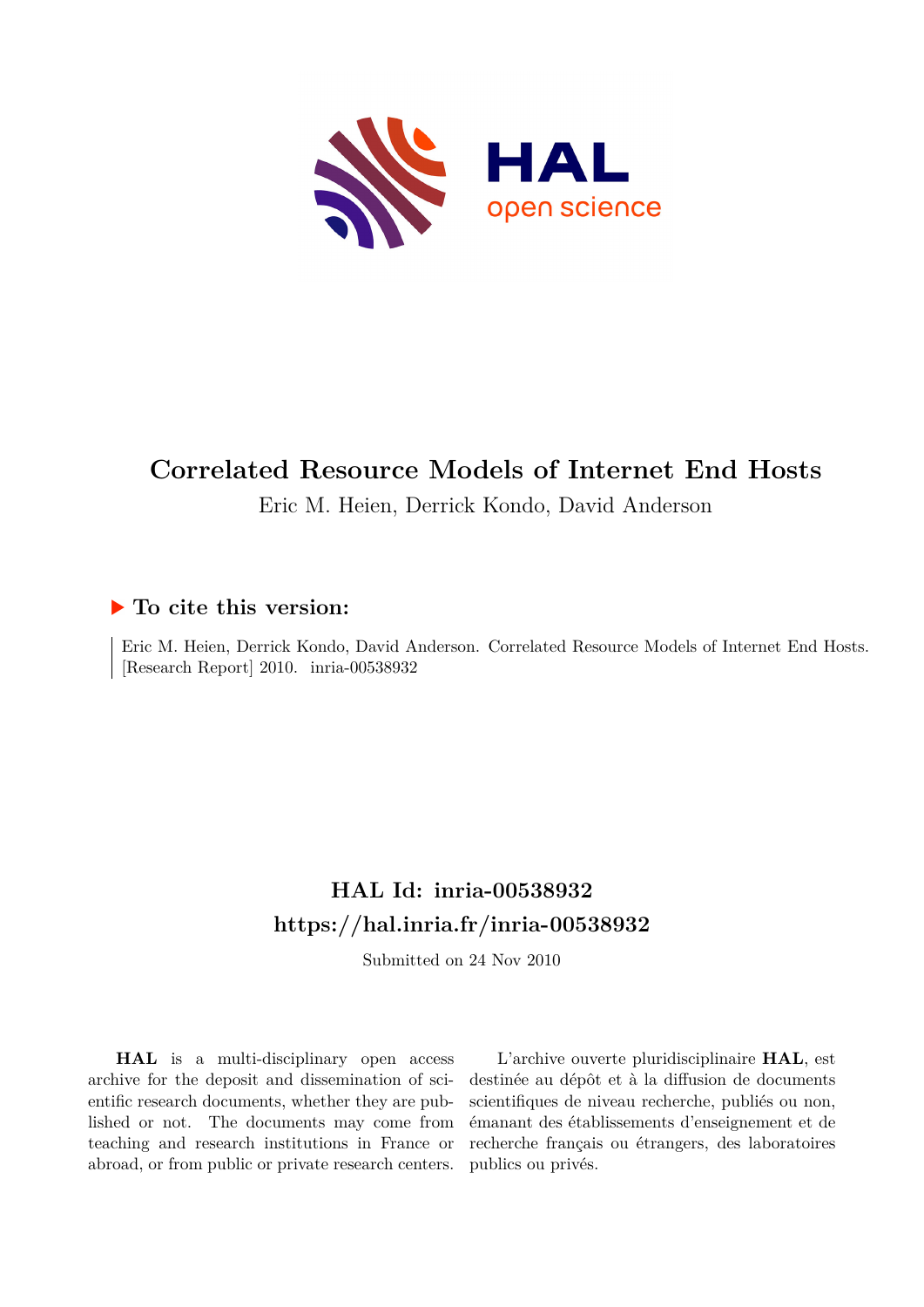# Correlated Resource Models of Internet End Hosts

Eric M. Heien and Derrick Kondo INRIA France Email: {eric.heien, derrick.kondo}@inria.fr

*Abstract***—Understanding and modelling resources of Internet end hosts is essential for the design of desktop software and Internet-distributed applications. In this paper we develop a correlated resource model of Internet end hosts based on real trace data taken from the SETI@home project. This data covers a 5-year period with statistics for 2.7 million hosts. The resource model is based on statistical analysis of host computational power, memory, and storage as well as how these resources change over time and the correlations between them. We find that resources with few discrete values (core count, memory) are well modeled by exponential laws governing the change of relative resource quantities over time. Resources with a continuous range of values are well modeled with either correlated normal distributions (processor speed for integer operations and floating point operations) or log-normal distributions (available disk space). We validate and show the utility of the models by applying them to a resource allocation problem for Internet-distributed applications, and demonstrate their value over other models. We also make our trace data and tool for automatically generating realistic Internet end hosts publicly available.**

# I. INTRODUCTION

While the Internet plays a vital role in society, relatively little is known about Internet end hosts and in particular their hardware resources. Obtaining detailed data about hardware resources of Internet hosts at a large-scale is difficult. The diversity of host ownership and privacy concerns often preclude the collection of hardware measurements across a large number of hosts. Internet safeguards such as firewalls make remote access to end hosts almost impossible. Also, ISPs are reluctant to collect or release data about their end hosts.

Nevertheless, the characteristics and models of Internet end hosts are essential for the design and implementation of any desktop software or Internet-distributed application. Such software or applications include but are not limited to operating systems, web browsers, peer-to-peer (P2P), gaming, multi-media and word-processing applications.

Models are also needed for Internet-computing research. For instance, in works such as [\[1\]](#page-11-0), [[2\]](#page-11-0), [\[3](#page-11-0)], researchers developed algorithms for scheduling or resource discovery for distributed applications run across Internet hosts. Assumptions had to be made about the distribution of hardware resources of these Internet hosts, and the performance of such algorithms are arguably tied to the assumed distributions. Realistic models of Internet resources derived systematically from real-world data are needed to quantify and understand the performance of these algorithms under a range of scenarios.

David P. Anderson Space Sciences Laboratory University of California, Berkeley, CA Email: davea@ssl.berkeley.edu

Our goal in this study is to characterize and model resources of Internet end hosts. Our approach for data collection is to use hardware statistics and measurements retrieved by SETI@home. SETI@home is one of the largest volunteer computing projects in the world, aggregating millions of volunteered hosts for distributed computation. Using the SETI@home framework, we retrieved hardware data over a 5 year period with statistics for 2.7 million hosts.

Our approach for modelling is to investigate statistically the distribution, correlation, and evolution of resources. Our main contributions are as follows:

- 1) We characterize and statistically model hardware resources of Internet hosts, including the number of cores, host memory, floating point/integer speed and disk space. Our model captures the resource mixture across hosts and how it evolves over time. Our model also captures the correlation of resources (for instance memory and number of cores) within individual hosts.
- 2) We evaluate the utility of our model and show its accuracy in the context of a resource allocation problem involving Internet distributed computing applications.
- 3) We make our data and tool for automated model generation publicly available. Our model can be used to generate realistic sets of Internet hosts of today or tomorrow. Our model can also be used to predict hardware trends.

The paper is structured as follows. In Section II we discuss related work and how our contribution fits in. We then discuss the application context for our model in Section [III](#page-2-0) and go over the data collection methodology in Section [IV](#page-2-0). We introduce details of the model and describe how the resources are modeled over time in Section [V.](#page-2-0) We validate the model using statistical techniques in Section [VI](#page-8-0) and show how it can be used to generate realistic sets of hosts for simulations. To demonstrate the effectiveness of our model compared to other methods we perform simulations in Section [VII.](#page-9-0) Finally, we offer discussion and future areas of work in Section [VIII](#page-10-0).

# II. RELATED WORK

The branches of work related to this paper include Internet network modelling, peer-to-peer (P2P) network modelling, desktop benchmarking, and Grid resource modelling.

With respect to Internet network measurement and modelling [[4\]](#page-11-0), [[5\]](#page-11-0), [\[6](#page-11-0)], previous studies tend to focus exclusively on the network of end hosts, and not their hardware resources.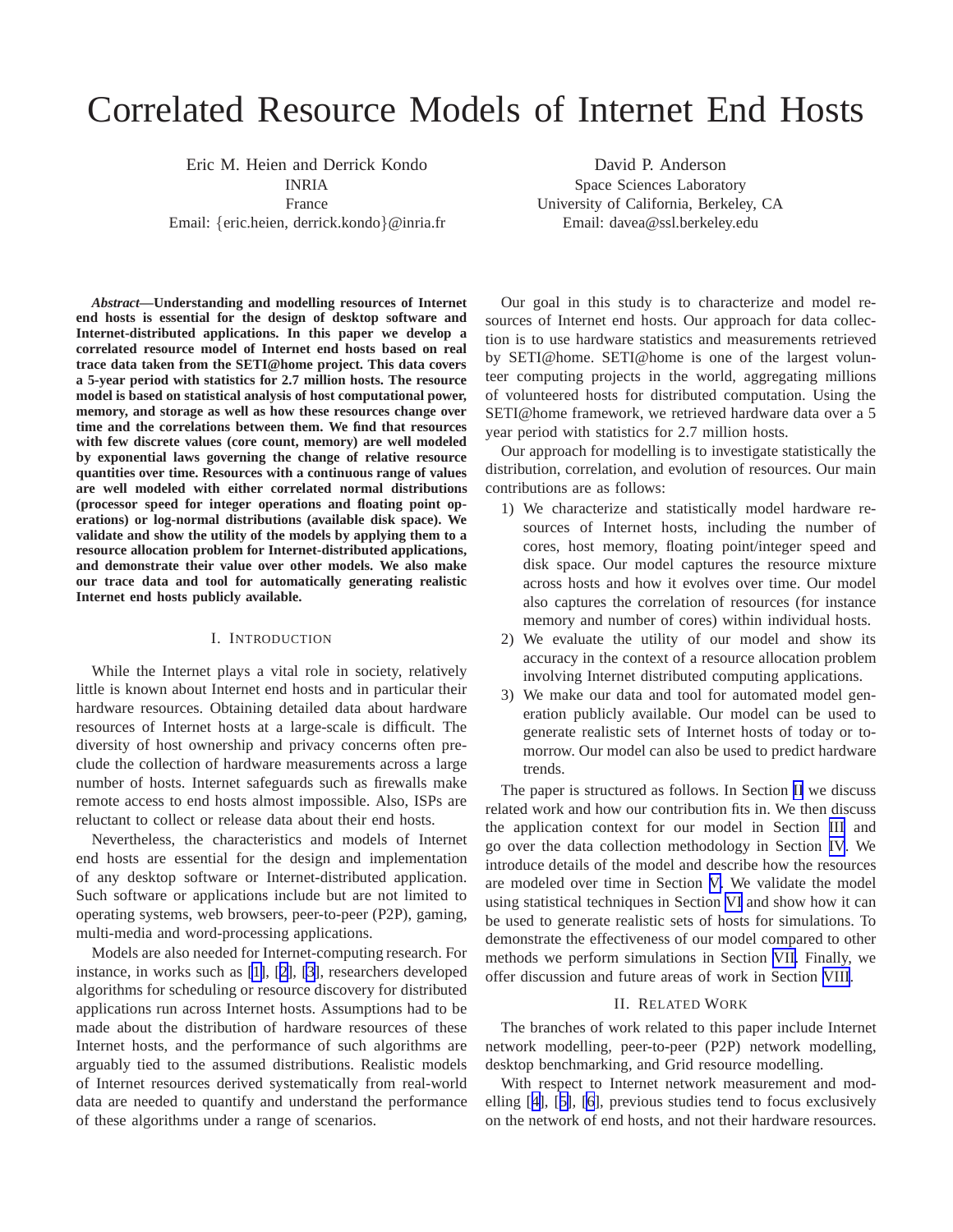<span id="page-2-0"></span>Several works such as [[7\]](#page-11-0), [[8\]](#page-11-0), [\[9\]](#page-11-0) model specifically residential networks, but omit hardware measurements or models. Also, the scale of those measurements are relatively small on the order of thousands of hosts monitored on the order of months (versus millions of hosts on the order of years). P2P research [[10\]](#page-11-0), [[11\]](#page-11-0) has focused primarily on application-level network traffic, topology, and its dynamics. Again, hardware measurements and models are missing.

For desktop benchmarking there are a handful of programs such as XBench [\[12\]](#page-11-0), PassMark [\[13](#page-11-0)] and LMBench [[14\]](#page-11-0). However, these benchmarks are generally designed for a particular operating system and set of tests - often oriented towards game graphics performance - making it difficult to compare across platforms. These benchmarks are also generally run only once on a system, limiting their usefulness in predicting how total resource composition changes over time.

Some previous works investigated modelling clusters or computational Grids [[15\]](#page-11-0), [\[16](#page-11-0)], [\[17](#page-11-0)]. These works differ from ours in terms of the resource focus of the model, the host heterogeneity and the evolution and correlation of resources over time. Also, most Grid resource models are based on data from many years ago and may no longer be valid for present configurations.

The closest work described in [\[18](#page-11-0)] gives a general characterization of Internet host resources. However, statistical models are not provided, and the evolution and dynamics of Internet resources are not investigated. Also, certain hardware attributes (such as cores) are not characterized or modeled due to the technology available at that time.

## III. APPLICATION CONTEXT

While there are an infinite range of host resources to monitor and model, we select only those host properties that are the most relevant for Internet distributed computing. One class of Internet distributed computing is distributed peer-topeer (P2P) file sharing [\[10\]](#page-11-0), [[11\]](#page-11-0), [[19\]](#page-11-0). Another important class is volunteer distributed computing. As of November 2010, volunteer computing provides over 7 PetaFLOPS of computing power [[20\]](#page-11-0), [\[21](#page-11-0)] for over 68 applications from a wide range of scientific domains (including climate prediction, protein folding, and gravitational physics). These projects have produced hundreds of scientific result [[22\]](#page-11-0) published in the world's most prestigious conferences and journals, such as Science and Nature. We use these types of application to drive what we model.

# IV. DATA COLLECTION METHOD

The hosts in this study were measured using the BOINC (Berkeley Open Infrastructure for Network Computing) [[23\]](#page-11-0) client software, and participated in the SETI@home project [\[20](#page-11-0)] between January 1, 2006 and September 1, 2010. We feel this data set provides a reasonable approximation to the types of hosts likely to be available for large scale Internet computing applications. The host model developed in this paper uses the host data from January 1, 2006 to January

1, 2010. We then validate this model by predicting the host composition until September 1, 2010.

In BOINC projects, hosts perform work in a master-worker style computing environment where the host is the worker and the project server is the master. Host resource measurements occur every time the host contacts the server, this allows the server to allocate the appropriate work for the available host resources. The host resource measurements are recorded on the server and periodically written to publicly available files.

# V. MODELLING

In this section we discuss the model of host resources - how it is defined and how we model the host resources and their change over time. In Section [V-B](#page-3-0) we provide a general statistical overview of the hosts and how the resources change over time. Since two resources may be correlated due to technological advancement or user requirements, we begin the model building process by examining correlation between resources in Section [V-C.](#page-4-0) In Sections [V-D](#page-5-0) through [V-G](#page-7-0) we perform detailed analysis of each resource and build a predictive correlated model of host cores, memory, computing speed and disk storage. Finally, we briefly examine the characteristics of GPUs on hosts in Section [V-H](#page-7-0).

#### *A. Host Model*

First we describe the model of hosts, including the different resources in the model and how they were measured.

Given the application context described in Section III, we consider hosts to have 5 key resources:

- **Processing Cores**: the number of primary processing cores. This does not include GPU cores or other special purpose secondary processors. For Windows machines this was measured by the GetSystemInfo function, for Apple/Linux/Unix machines by the sysconf, sysctl or similar functions.
- **Integer computing speed**: the speed of a processing core as measured by the Dhrystone [\[24\]](#page-11-0) 2.1 benchmark in C.
- **Floating point computing speed**: the speed of a core as measured by the 1997 Whetstone benchmark in C [[25\]](#page-11-0).
- **Volatile Memory**: Random access memory used by the processors during computation. For Windows machines this was measured by the GlobalMemoryStatusEx function, for Apple/Linux/Unix machines by the Gestalt, sysconf and getsysinfo functions.
- **Non-volatile storage**: unused space in long term storage including hard disk drives. This does not necessarily include all storage devices attached to a host, only those accessible to the BOINC client. For Windows machines this was measured by the GetDiskFreeSpaceEx function, for Apple/Linux/Unix machines by the statfs or statvfs functions.

Although Whetstone and Dhrystone have various shortcomings, we feel their use is acceptable as an approximate measure of host computational ability. In the official BOINC distribution these benchmarks were compiled using the -O2 flag for the UNIX version, the -Os flag for the Mac version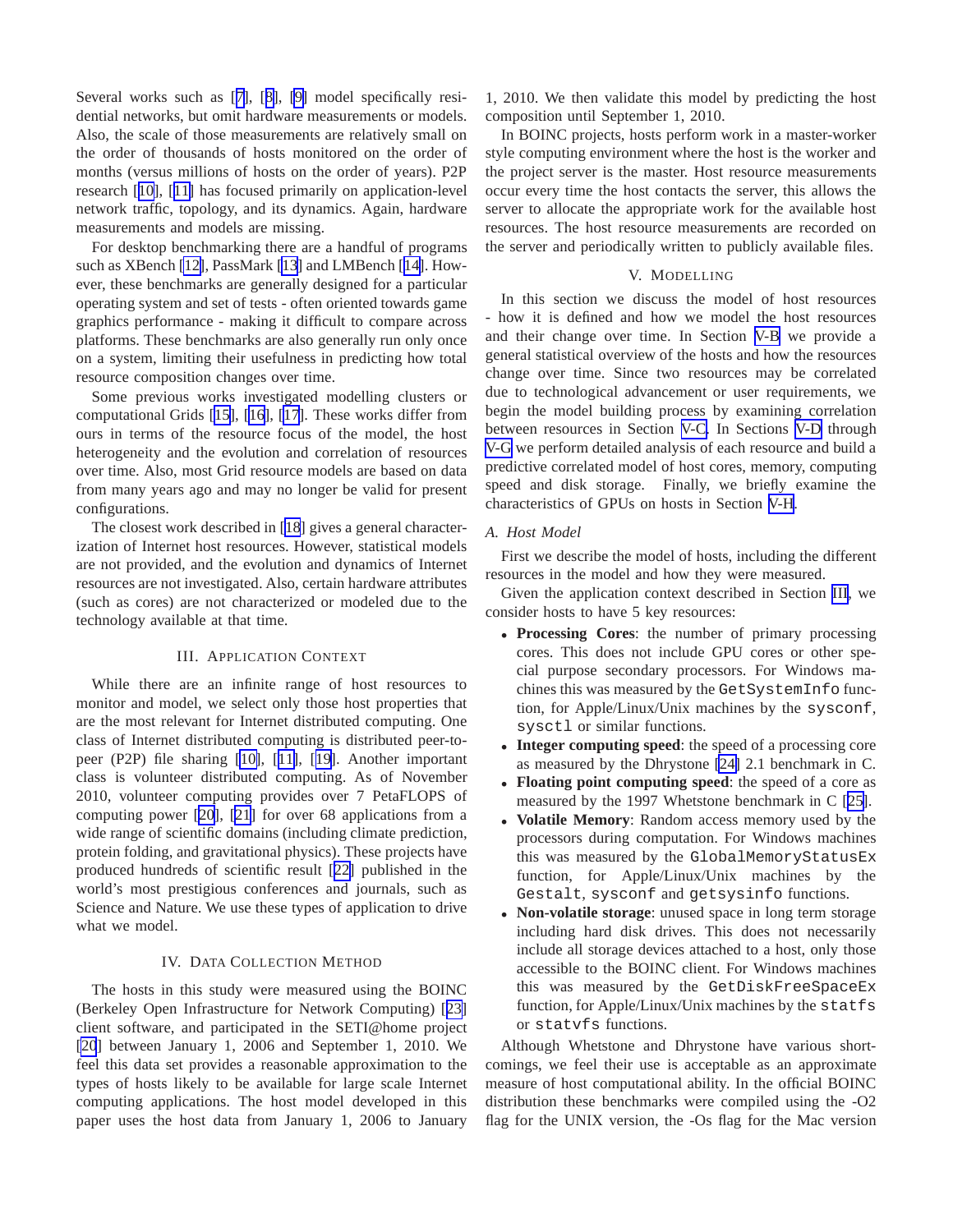<span id="page-3-0"></span>

Fig. 1. Distribution of host lifetimes.

using XCode and the /O2 /Ob1 flags for Windows version using Visual Studio. Users can compile their own version of the benchmark code, however, very few choose to do so and therefore the executed measurement code can be viewed as being mostly homogeneous. The benchmarks are executed on all available cores simultaneously and the average speed is taken. Therefore, shared resources on multicore machines may adversely affect processor performance results.

Hosts may also have GPU coprocessors which can be used for GPGPU computing. BOINC did not start recording GPU statistics until September 2009 when 12.7% of active hosts reported having GPUs. By September 2010, 23.8% of active hosts reported having GPUs. We feel one year of sampling provides insufficient data to include GPU characteristics in our model, however, we include a brief analysis of host GPUs in Section [V-H.](#page-7-0)

For the purposes of measuring host characteristics, a host is considered to be active at a time  $T$  if the host first connected to the server before time  $T$  and the most recent connection to the server is after time  $T$ . Because we care about the aggregate statistics of hosts, we did not consider host availability at a detailed level. For more fine-grained analysis of host availability see [\[26](#page-12-0)], [[27\]](#page-12-0).

# *B. Host Overview*

First we present an overview of the active hosts and their resources. Figure 1 shows a probability density function (PDF) and cumulative distribution function (CDF) of host lifetimes, where the lifetime is defined as the time between the first and last connection of the host to the server. To avoid biasing the distribution towards short host lifetimes, this does not include hosts which connected after July 1, 2010. Using a maximum likelihood of fit estimation we find the host lifetime distribution fits well to a Weibull distribution with parameters  $k = 0.58, \lambda = 135$ , which indicates that hosts have a decreasing dropout rate.

Some host data values may be questionable due to storage/transmission errors or modification of the client resource checking function. In this paper, we discard hosts which report more than 128 cores,  $10^5$  Whetstone MIPs,  $10^5$  Dhrystone



Fig. 2. Overview of host statistics, including number of active hosts and averages/standard deviations of number of cores, memory, per core integer and floating point speed and available disk space.

MIPs,  $10^2$  GB memory or  $10^4$  GB available disk space. Based on these criteria we discard 3361 hosts (0.12% of total).

Figure 2 shows the number of active hosts, and the mean and standard deviation of resources (cores, memory, computing speed and storage) over a 4 year period. The mean of resource values is indicated by a black line, the standard deviation by red error bars. The number of active hosts fluctuates between roughly 300,000 and 350,000.

This figure shows the changes in average host resources over 4 years. From 2006 to 2010, the average number of cores in a host rose from 1.28 to 2.17 (70% increase), the average memory rose from 846 MB to 2376 MB (181% increase), the floating point performance rose from 1200 MIPS to 1861 MIPS (55% increase), the integer performance rose from 2168 MIPS to 4120 MIPS (90% increase) and the average available disk space rose from 32.9 GB to 98.0 GB (198% increase). The standard deviation of all resources increased over time. However, the increases in mean resource value are somewhat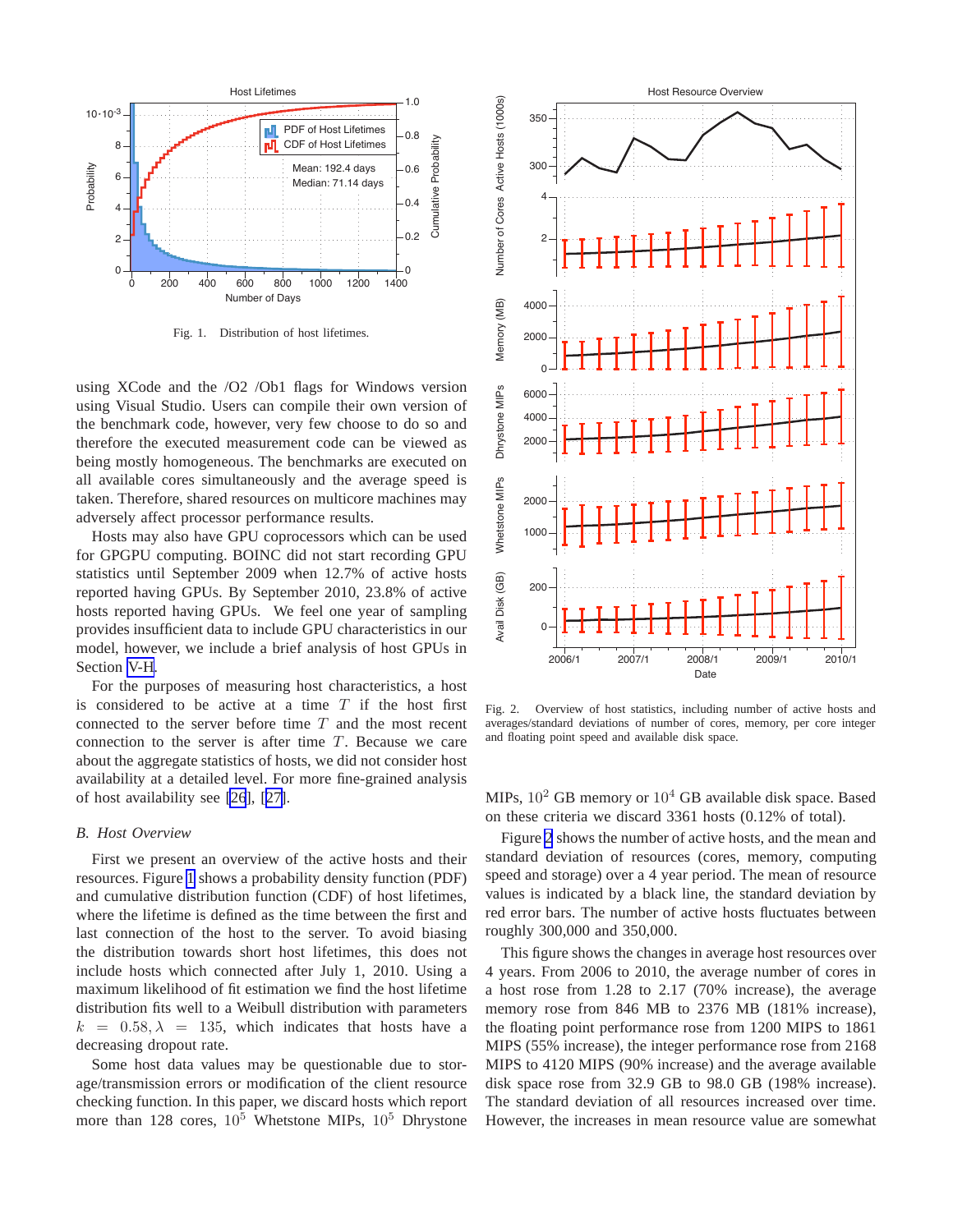<span id="page-4-0"></span>

Fig. 3. Host creation date vs. average lifetime.

TABLE I HOST PROCESSORS OVER TIME (% OF TOTAL).

|                  | 2006             | 2007 | 2008             | 2009             | 2010              |
|------------------|------------------|------|------------------|------------------|-------------------|
| PowerPC G3/G4/G5 | 5.1              | 6.5  | 4.7              | 3.5              | 2.7               |
| Athlon XP        | 12.3             | 9.0  | 6.2              | 4.0              | 2.5               |
| Athlon 64        | 6.5              | 9.5  | 11.4             | 11.6             | 10.2              |
| Other AMD        | 8.3              | 8.2  | 7.8              | 7.9              | 9.5               |
| Pentium 4        | 36.8             | 33.0 | 27.2             | 20.7             | 15.5              |
| Pentium M        | 5.4              | 5.5  | 4.3              | 3.1              | 2.1               |
| Pentium D        | $\overline{0.7}$ | 3.0  | 4.2              | 3.9              | $\overline{3}$ .1 |
| Other Pentium    | 4.1              | 2.6  | 2.1              | 3.3              | 5.2               |
| Intel Core 2     | 0.9              | 3.3  | 13.2             | 24.8             | 32.0              |
| Intel Celeron    | 5.6              | 6.4  | 6.3              | 5.9              | 4.9               |
| Intel Xeon       | 2.1              | 2.8  | $\overline{3.3}$ | $\overline{3.9}$ | 4.3               |
| Other $x86$      | 9.9              | 7.7  | 7.6              | 6.1              | 5.1               |
| Other            | 2.3              | 2.6  | 1.6              | 1.3              | 2.9               |

less than would be expected from Moore's law.

After closer investigation, we discovered this to be related to host lifetime. As shown in Figure 3, there is a negative correlation between recently created hosts and host lifetime. This means that more up to date hosts will tend to be underrepresented in the model. We found similar patterns in speed and memory where hosts with better resources tended to have a shorter lifetime, though the reasons for this are unclear.

We also examine the composition of processors among the hosts and how it has changed over time. Because availability and performance of new processor models cannot be predicted far in the future, we do not include processor information in our model. There is also a significant range of speeds and capabilities even within a single processor family, making it difficult to predict the effect on a particular application.

Table I shows the change in processor composition as a percent of total over the data sample period. Several things are apparent from this table. First, the Pentium 4 and similar Pentium processors processor were dominant in 2006 comprising over a third of processors, but by 2010 fell significantly to comprise only 15% of processors. Pentium 4 processors stopped shipping in 2008, so we expect the numbers to fall further as the processors fail over time. In place of the Pentium, the Intel Core 2 (started shipping in 2006) went from zero to nearly a third of available processors. The Intel Core 2 will likely stop shipping by 2011 so we expect the share to

TABLE II HOST OS OVER TIME (% OF TOTAL).

|                     | 2006 | 2007 | 2008  | 2009 | 2010             |
|---------------------|------|------|-------|------|------------------|
| Windows XP          | 69.8 | 71.5 | 68.6  | 62.5 | 52.9             |
| Windows Vista       |      |      | 6.7   | 14.0 | 15.9             |
| Windows 7           |      |      |       |      | 9.2              |
| Windows 2000        | 12.9 | 8.5  | 5.5   | 3.4  | 2.0              |
| Other Windows       | 6.3  | 6.1  | 4.8   | 4.8  | $\overline{3.4}$ |
| Mac OS X            | 5.4  | 7.8  | 7.9   | 8.5  | 9.0              |
| Linux               | 5.1  | 5.7  | 6.0   | 6.4  | 7.3              |
| $\overline{O}$ ther | 0.4  | 0.4  | (0.4) | 0.3  | 0.3              |

TABLE III CORRELATION COEFFICIENTS BETWEEN HOST MEASUREMENTS.

|             | Cores    | Memory | Mem/Core | Whet     | Dhrv     | Disk     |
|-------------|----------|--------|----------|----------|----------|----------|
| Cores       | 1.00     | 0.606  | $-0.010$ | 0.161    | 0.130    | 0.089    |
| Memory      | 0.606    | 1.00   | 0.627    | 0.230    | 0.271    | 0.114    |
| Mem/Core    | $-0.010$ | 0.627  | 1.00     | 0.250    | 0.306    | 0.065    |
| Whet        | 0.161    | 0.230  | 0.250    | 1.00     | 0.639    | $-0.016$ |
| Dhrv        | 0.130    | 0.271  | 0.306    | 0.639    | 1.00     | $-0.004$ |
| <b>Disk</b> | 0.089    | 0.114  | 0.065    | $-0.016$ | $-0.004$ | 1.00     |

fall in the near future.

Table II shows the change in host operating system over the sample period. During this period, hosts using Windows XP drop from roughly 70% to 50%, while Windows Vista and Windows 7 increase from 0% to roughly 25%. The remainder of hosts use a mix of other Windows systems (5-20%) or Mac OS X or Linux (10-15%). These results indicate that although Windows is still the most common operating system, the share of Mac and Linux is steadily growing.

# *C. Resource Correlations*

To guide us in creating the model of host resources, we first examine the correlations between different resources. All resources will tend to improve together as technology advances over time. Also, users will tend to purchase systems with correlated resource characteristics, for example, a system with many cutting edge cores will also tend to have a greater amount of memory. Therefore our model should include these correlations to realistically capture the characteristics of hosts.

Visual inspection of the data showed a linear correlation between certain resources. Table III shows the normalized coefficient of correlation (often called the Pearson correlation coefficient) for host resources, with table entry X, Y showing the r-value for the correlation between resources X and Y. This table includes the resource "per-core-memory" (defined as amount of memory divided by number of cores) since this will be useful in generating a model of memory.

Several things are immediately apparent from this analysis. First, the number of cores and memory of the host is well correlated  $(r > 0.6)$ , though the amount of memory per core is not well correlated to the number of cores. Also, the number of cores is poorly correlated with the integer and floating point performance of each core. This may be related to the shared use of memory and bus during the benchmark routines.

Performance of integer and floating point benchmarks are also well correlated with each other  $(r > 0.6)$ . This is due to advances in processor technology which tend to improve both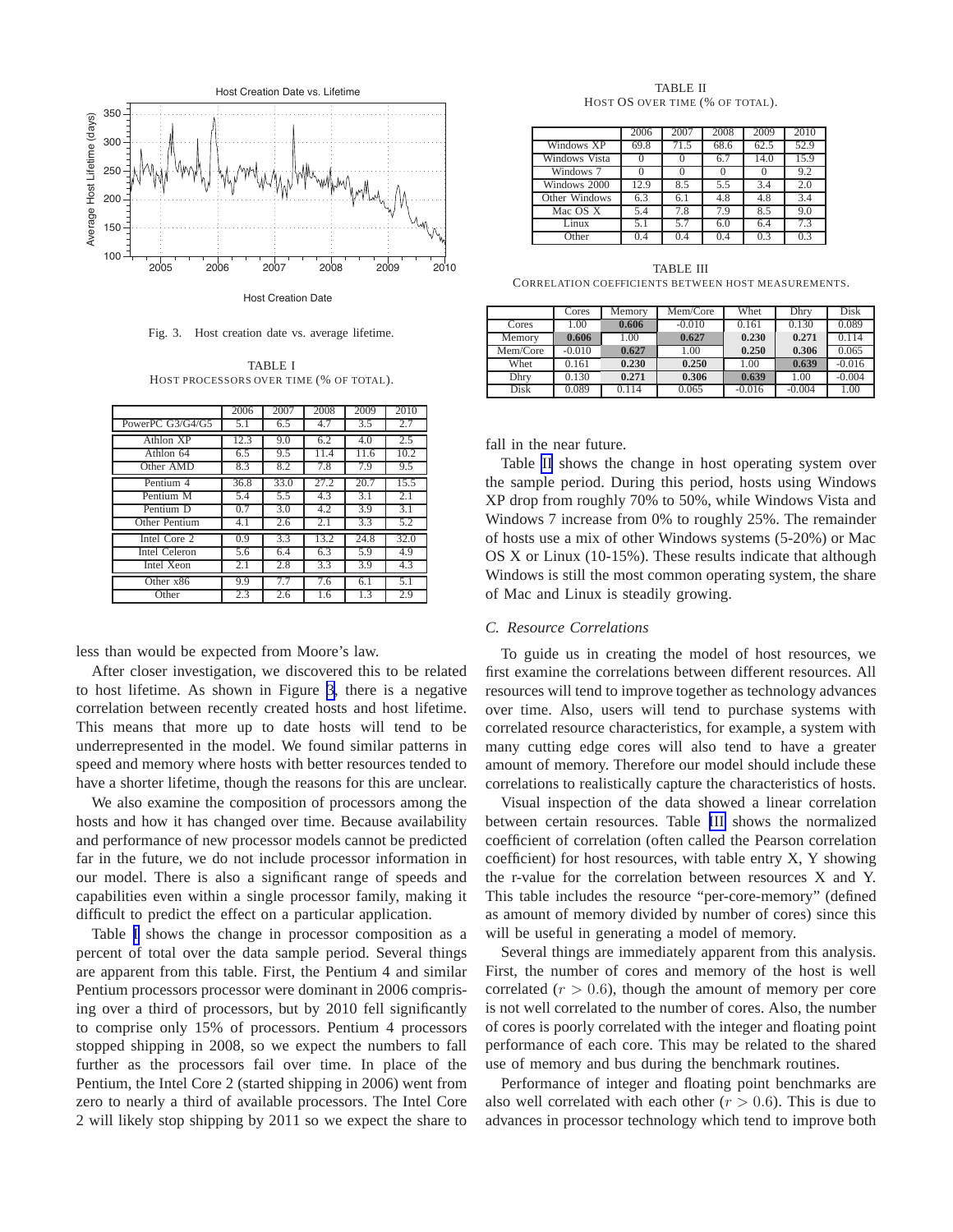<span id="page-5-0"></span>

Fig. 4. Number of hosts and cores per host.



Fig. 5. Ratios of hosts with varying core numbers. These are well fit by the function  $ae^{b(year-2006)}$  (shown in red). Table IV has the a and b values.

floating point and integer performance. The best correlation between benchmark performance and other resources is that with memory ( $r \approx 0.3$ ) rather than cores.

One somewhat surprising finding is that available disk space is not well correlated with any other metric, indicating that disk space may be modeled by an independent random distribution. This is likely because disk usage is heavily dependent on the individual behavior of each user. We also found that the fraction of total disk which is available is well represented by a uniform random distribution.

This analysis indicates that hosts in the generative model should have similar correlations between resources. For example, a host with more cores should tend to have more memory, which will have some correlation with both the integer and floating point performance of the cores.

TABLE IV CORE RATIO MODEL VALUES.

|                | а     |           |           |
|----------------|-------|-----------|-----------|
| 1:2 Core Ratio | 3.369 | $-0.5004$ | $-0.9984$ |
| 2:4 Core Ratio | 17.49 | $-0.3217$ | $-0.9730$ |
| 4:8 Core Ratio | 12.8  | $-0.2377$ | $-0.9557$ |

#### *D. Modelling Multicore*

In recent years, due to power and heat dissipation concerns, processor manufacturers have started increasing the number of cores on a processor rather than exclusively increasing the speed of the individual cores. This trend is seen in Figure 4, which shows the fraction of hosts with different numbers of cores over time. In 2006, the ratio of 1 core machines to 2 core machines was 3.3 to 1, however, by 2010 the ratio inverted to 1 to 2.5 and 18% of hosts had more than 4 cores. There were not enough hosts in the data set with 16 or more cores for us to make a reasonable model of these machines.

Since the number of cores on a host is a discrete value, we are limited in the types of probability distributions we can use. For the model of multicore on a host, we use a discrete probability distribution where the number of cores must be a power of 2. Although there are systems available with nonpower-of-two core counts, we ignore them since they comprise less than 0.3% of hosts in our data set. As processors with more cores are introduced to the marketplace, their number will increase relative to processors with fewer cores then decrease relative to processors with even more cores. To model this, we examine the history of the ratio of 1, 2, 4 and 8 core hosts to each other since 2006.

Figure 5 shows a logarithmic plot of the core ratios from 2006-2010. The black lines show the actual ratios from the data set and the red dashed lines show the best fit. For example, in 2006 there were roughly 14.4 2-core hosts for every 4-core host, but by 2010 this ratio had dropped to 4.7 2-core hosts for every 4-core host. We found that the relative fractions of each of these is well modeled using an exponential function  $ae^{b(year-2006)}$ . The values of a and b which best fit the data are shown in Table IV along with the correlation coefficient r. In all cases the fitted curve has a very good match with the data. Therefore, we can model the number of cores in a host as a ratio governed by an exponential function.

#### *E. Modelling Memory*

The available memory per host is also increasing over time as shown in Figure [2](#page-3-0). However, the analysis in Table [III](#page-4-0) indicates a strong correlation ( $r > 0.6$ ) between the number of cores and amount of memory. Rather than trying to model host memory as a function of the cores, we instead model per-core-memory and multiply the results by the number of cores. This makes intuitive sense - a host with 512 MB of RAM is more likely to have 1 core rather than 8 cores (which would be only 64 MB of RAM per core). This is also supported by the correlation analysis in Section [V-C,](#page-4-0) which showed that although the total memory is correlated with the number of cores, the amount of per-core-memory has nearly zero correlation and can therefore be generated independently of the number of cores.

First we examine the per-core-memory and how it changes over time. Figure [6](#page-6-0) shows distributions of per-core-memory at three points in time. This figure shows a clear trend of percore-memory increasing over time. The fraction of hosts with 256MB or less per core drops from 19% to 4% of the total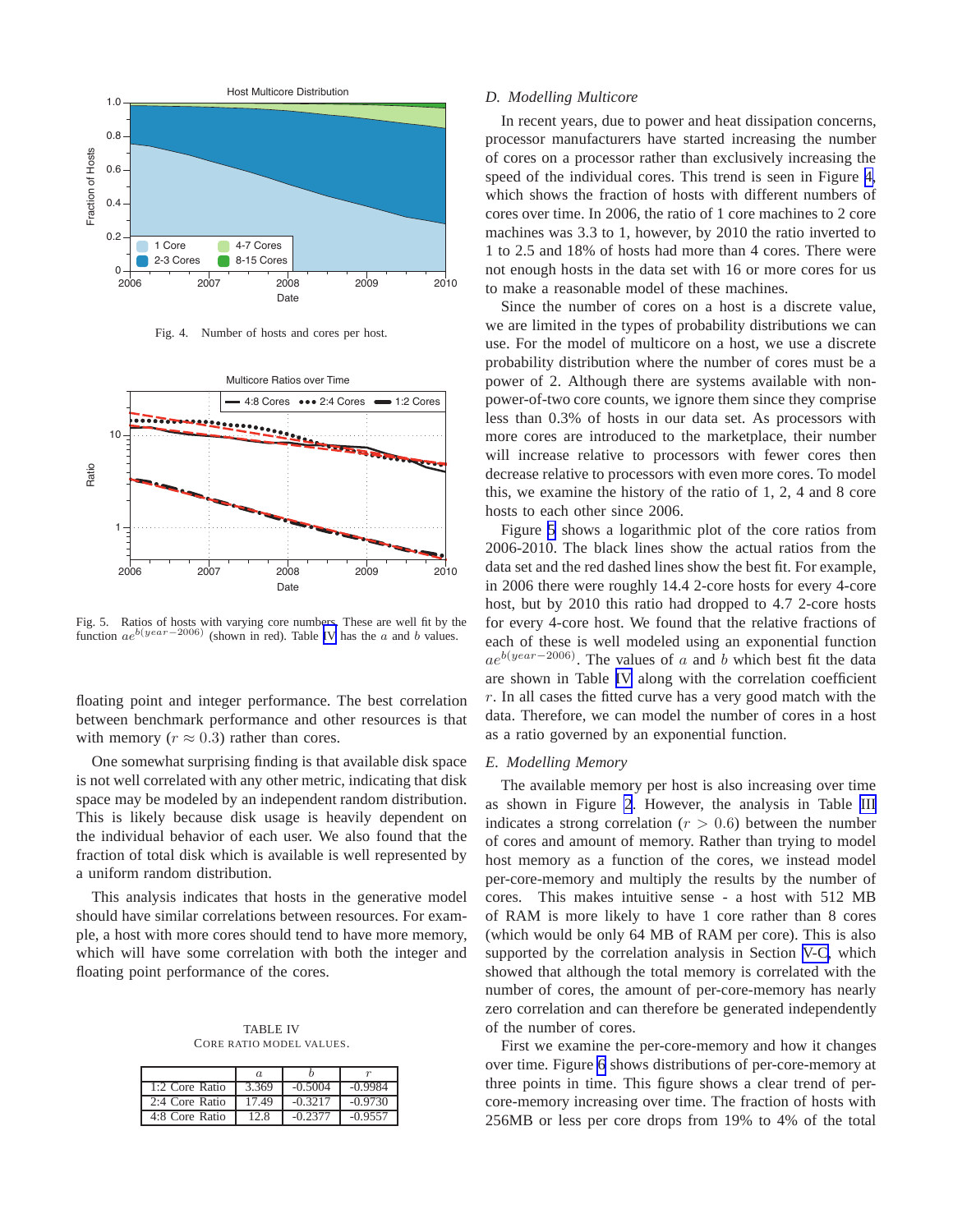<span id="page-6-0"></span>

Fig. 6. Percent of hosts with varying per-core-memory in different years.



Fig. 7. Fractions of hosts with different per core memory.

from 2006 to 2010, while the fraction of hosts with 1024MB per core rises from 21% to 32% and hosts with 2048MB per core rise from 2% to 10%. Over 80% of the per-core-memory values are in the set of (256, 512, 768, 1024, 1536, 2048) MB. To simplify the model, we use these values to calculate the amount of memory on a host.

Figure 7 shows the fraction of hosts with different amounts of memory per core and how this changes over time. Similar to multicore counts, we find that the ratios of host per-corememory are best modeled by the exponential growth law aeb(year−2006). The values for these ratios and their change over time is given in Table V. The correlation coefficient  $r$ indicates the values match the data very well. It is worth noting that we discard some intermediate per-core-memory values (e.g. 1280MB, 1792MB, etc). The accuracy of the model could therefore be improved by including these values, though at a cost of increased complexity.

#### *F. Modelling Processor Speed*

Next we develop a model for host computational speed in terms of Dhrystone and Whetstone benchmark performance. Figure 8 shows histograms of the Dhrystone and Whetstone MIPS performance at three times in the data set. First, we notice that the mean and standard deviation of both measurements are increasing over time, following the results we showed in Figure [2](#page-3-0). To predict the mean and variance of each

TABLE V PER-CORE-MEMORY RATIO MODEL VALUES.

|                   | $\alpha$ |           | r         |
|-------------------|----------|-----------|-----------|
| 256MB:512MB Ratio | 0.5829   | $-0.2517$ | $-0.9984$ |
| 512MB:768MB Ratio | 4.89     | $-0.1292$ | $-0.9748$ |
| 768MB:1GB Ratio   | 0.3821   | $-0.1709$ | $-0.9801$ |
| 1GB:1.5GB Ratio   | 3.98     | $-0.1367$ | $-0.9833$ |
| 1.5GB:2GB Ratio   | 1.51     | $-0.0925$ | $-0.9897$ |
| 2GB:4GB Ratio     | 4.951    | $-0.1008$ | $-0.9880$ |



Fig. 8. Histograms of benchmark performance over time.

benchmark we use a simple fitting on our data set. We found these values to be best fit by an exponential function of the form  $ae^{b(year-2006)}$  with a and b values given in Table [VI.](#page-7-0)

To test the best fitting distribution for processor speeds we used the Kolmogorov-Smirnov test. This test is sensitive to slight discrepancies in large data sets, so to calculate pvalues we took the average p-value of 100 KS tests each using a randomly selected subset of 50 values. This subsamping method is a standard method also used in [[26\]](#page-12-0), [[27\]](#page-12-0). We compared our data to 7 distributions - normal, log-normal, exponential, Weibull, Pareto, gamma and log-gamma. The results of this show that the normal distribution fits the Whetstone and Dhrystone data best with average p-values ranging from 0.19 to 0.43 at different times in the data. Due to the spike around the middle of the distribution this is not a perfect match, but we feel it is a reasonable model for processor speed.

However, we cannot simply choose the speeds from two normal distributions since there is a strong correlation ( $r >$ 0.6) between the benchmarks and a slight correlation ( $r \approx$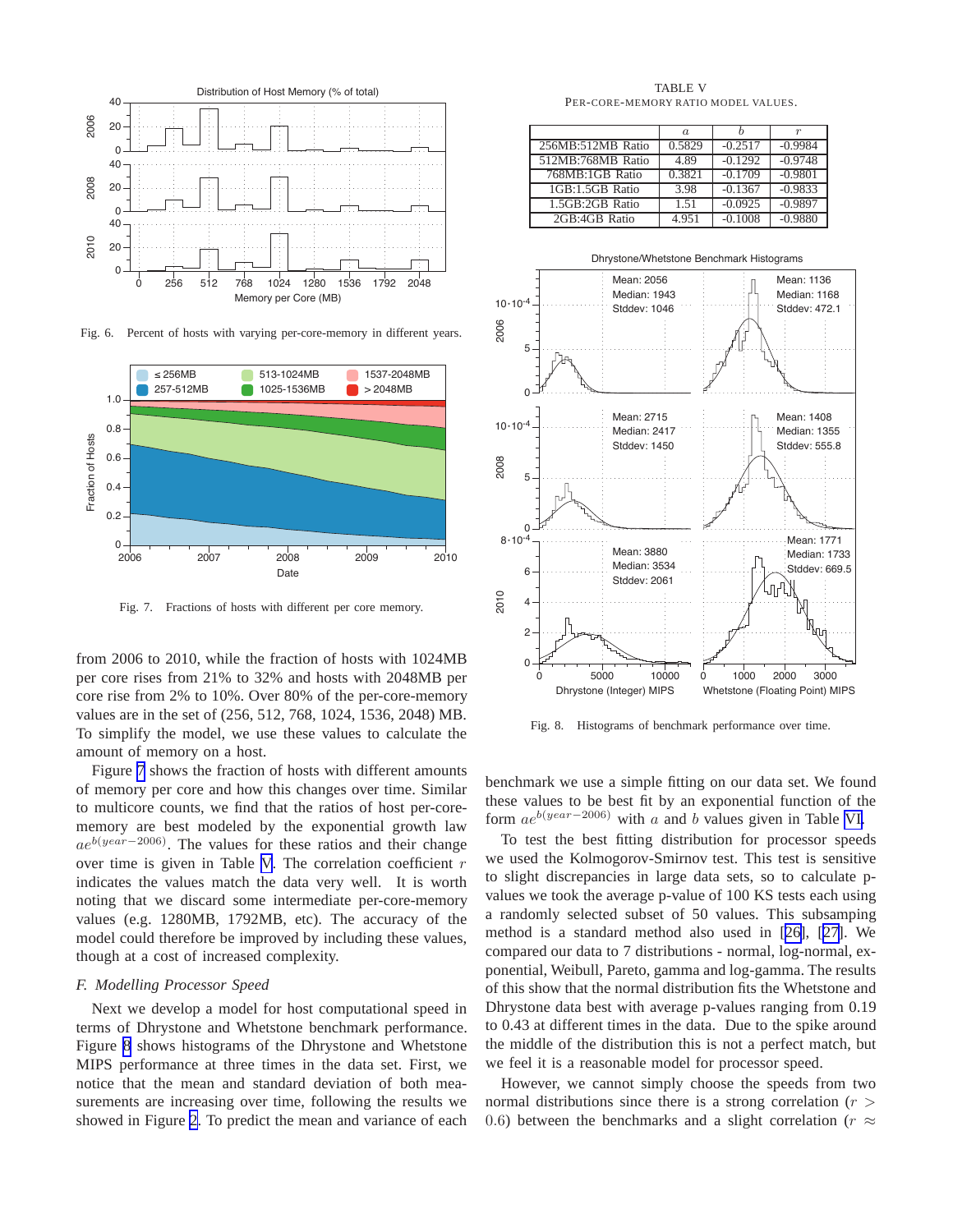<span id="page-7-0"></span>TABLE VI BENCHMARK AND DISK SPACE PREDICTION LAW VALUES.

|                        | $\alpha$ |        |        |
|------------------------|----------|--------|--------|
| Dhrystone Mean (MIPS)  | 2064     | 0.1709 | 0.9946 |
| Dhrystone Variance     | 1.379e6  | 0.3313 | 0.9937 |
| Whetstone Mean (MIPS)  | 1179     | 0.1157 | 0.9981 |
| Whetstone Variance     | 3.237e5  | 0.1057 | 0.8795 |
| Disk Space Mean $(GB)$ | 31.59    | 0.2691 | 0.9955 |
| Disk Space Variance    | 2890     | 0.5224 | 0.9954 |

0.3) with memory. To properly capture these correlations, we create correlated statistics using a common method involving the Cholesky decomposition. We first take a matrix  $R$  of the correlation coefficients between per-core-memory, Dhrystone and Whetstone performance from Table [III](#page-4-0).

$$
R = \left[ \begin{array}{ccc} 1 & 0.250 & 0.306 \\ 0.250 & 1 & 0.639 \\ 0.306 & 0.639 & 1 \end{array} \right]
$$

We apply the Cholesky decomposition to get matrix U.

$$
U = \left[ \begin{array}{ccc} 1 & 0 & 0 \\ 0.250 & 0.968 & 0 \\ 0.306 & 0.581 & 0.754 \end{array} \right]
$$

We take a vector  $V$  of three values randomly selected from a normal distribution with mean 0 and standard deviation 1.  $V_C = VU$  gives a vector of three values correlated by the values in R.  $V_C[1]$  is converted from a normal distribution to a uniform distribution and used to select the per-core-memory,  $V_C[2]$  and  $V_C[3]$  are renormalized to the predicted mean and variance for the Whetstone and Dhrystone benchmarks, respectively. Using this method we are able to generate hosts with similar resource correlations as in the actual data.

#### *G. Modelling Available Disk Space*

Finally we develop the model for available disk space on a host. As shown in Section [V-C](#page-4-0), there is almost no correlation between available disk space and other resource metrics. Because of this, we can safely generate a model of available disk space independent of the other resources.

Also, it is worth noting why we chose to model available disk space rather than total disk space. The main reasons are: 1) total disk space is also uncorrelated with any other resource metric so we don't lose model accuracy, 2) the distribution of total disk space is highly irregular and difficult to model, 3) applications using Internet computing resources will generally be restricted by available disk space rather than total space.

Figures 9(a), 9(b) and 9(c) show the probability density and cumulative distribution functions of the logarithm of available disk space on active hosts at three times. The left sides of these distributions are smooth and fit well to a normal distribution. The right side is somewhat less smooth with several spikes but still appears to fit reasonably well with a normal distribution. To test the best fitting distribution for disk space we again use the Kolmogorov-Smirnov test with the 7 distributions and average p-value. The results show that the log-normal distribution best fits the data at different times with p-values



Fig. 9. Histograms of available disk space over time.

ranging from 0.43 to 0.51. Therefore we model available disk space as an independent log-normal distribution with mean and variance calculated using the exponential law with values from Table VI.

# *H. GPU Analysis*

In recent years, GPU (graphics processing unit) based computing has become popular and many computers include one or more GPUs. BOINC did not start recording GPU resource information until September 2009, so we feel there is insufficient data to include GPU resources in our model. However, for completeness, we include a brief analysis of GPU resources in this section.

Table [VII](#page-8-0) shows a breakdown of the active hosts reporting GPUs based on the type of GPU they reported. This breakdown is only among the 12.7% (Sep. 2009) and 23.8% (Sep. 2010) of hosts which reported having a GPU.

Figure [10](#page-8-0) shows the distribution of memory in GPUs from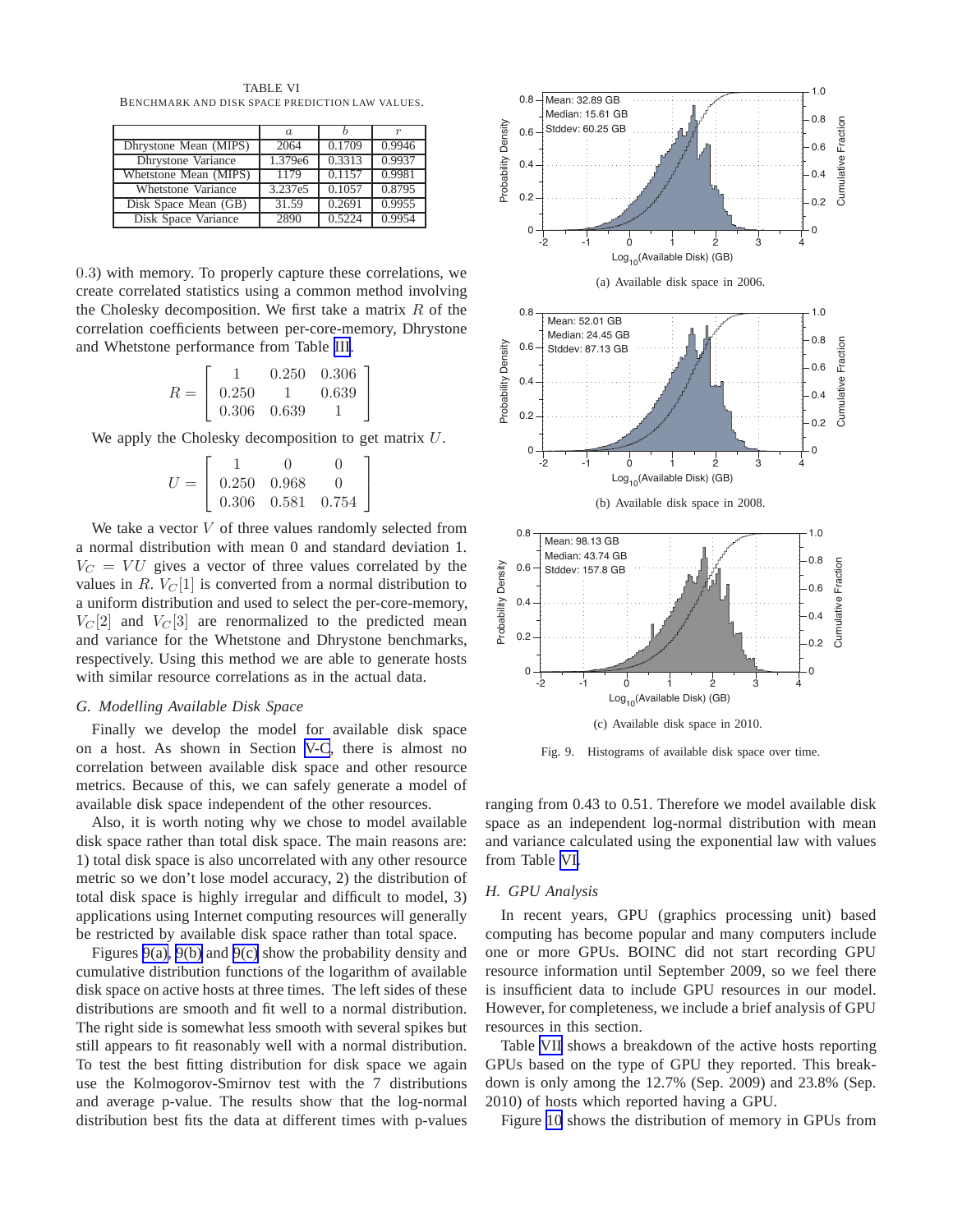<span id="page-8-0"></span>TABLE VII PERCENT OF GPU TYPES AMONG GPU EQUIPPED HOSTS.

|         | Sep. 2009 | Sep. 2010 |
|---------|-----------|-----------|
| GeForce | 82.5%     | 63.6%     |
| Radeon  | 12.2%     | 31.5%     |
| Ouadro  | 4.7%      | 4.0%      |
| Other   | 0.6%      | 0.8%      |



Fig. 10. GPU memory distribution at two times.



Fig. 11. Flowchart of host creation.

September 2009 and September 2010. Between these dates, the average amount of GPU memory increased by 11% from 592.7 MB to 659.4 MB. There was a jump of GPUs with 1GB or more of memory from 19% to 31% of total. However, these rises are significantly slower than the rate of increase in total host memory. In addition, hosts with more than 1GB of GPU memory still comprise less than 2% of GPU equipped hosts (0.5% of all hosts), indicating memory bound applications may not be suitable for Internet end host GPUs in the near future.

# VI. MODEL VALIDATION AND PREDICTION

Next we use the model developed in the last section to generate hosts at a specified point in time. We use standard statistical methods to validate the generated hosts and compare them to actual data. Finally we use our model to offer predictions of how host composition will change up to the year 2014.

TABLE VIII CORRELATION COEFFICIENTS BETWEEN GENERATED HOSTS.

|          | Cores    | Memory   | Mem/Core | Whet     | Dhry     | Disk     |
|----------|----------|----------|----------|----------|----------|----------|
| Cores    | 1.00     | 0.727    | 0.014    | 0.004    | 0.011    | $-0.003$ |
| Memory   | 0.727    | 1.00     | 0.544    | 0.162    | 0.139    | $-0.002$ |
| Mem/Core | 0.014    | 0.544    | 1.00     | 0.307    | 0.251    | $-0.002$ |
| Whet     | 0.004    | 0.162    | 0.307    | 1.00     | 0.505    | $-0.002$ |
| Dhry     | 0.011    | 0.139    | 0.251    | 0.505    | 1.00     | $-0.003$ |
| Disk     | $-0.003$ | $-0.002$ | $-0.002$ | $-0.002$ | $-0.003$ | 1.00     |

### *A. Model Based Host Generation*

Figure 11 shows the flowchart of host creation using our model. First the user selects the date for the generated host. Using the date, a core count is generated by using the ratios of cores to create a discrete probability distribution and selecting the number of cores with a uniform random number.

Using the method described in Section [V-F,](#page-6-0) correlated values are generated to create per-core-memory and processor benchmark speeds. Similar to core count, the per-core-memory is selected using the ratio equations from Section [V-E](#page-5-0) to generate a discrete probability distribution which is then sampled. Total memory is calculated by multiplying per-core-memory by the number of cores. The benchmark values are generated by using the correlated normal values and re-normalizing them to the mean and variance predicted using values from Table [VI.](#page-7-0) Available disk space is independent of other benchmarks, so it is generated by sampling a lognormal distribution with mean and variance predicted using values from Table [VI](#page-7-0).

# *B. Model Validation*

Using our model in combination with this technique, we generate a set of sample hosts for September 1, 2010. Figure [12](#page-9-0) shows CDFs of the generated and actual data for September 1, 2010. The generated values are close to the actual data, with means ranging from a difference of 0.5% for cores up to 13.0% for host memory and standard deviations ranging from a difference of 3.5% for Whetstone up to 32.7% for memory. We also generated QQ-plots for the data and visually confirmed the fit of the generated hosts. These plots are not included in this paper for space reasons.

Table VIII shows the correlation coefficients between hosts in the generated data for September 2010 calculated in the same way as Table [III.](#page-4-0) The correlation between cores and memory for generated hosts is  $r \approx 0.7$  which matches the actual data  $r \approx 0.6$ . This is promising for our model, since we do not explicitly correlate the random number generation for these resources. Dhrystone and Whetstone benchmarks have a correlation of  $r \approx 0.5$ , also very close to the actual data correlation of  $r \approx 0.6$ . The benchmarks also well match the per-core-memory correlation of  $r \approx 0.3$ . Like the actual data, generated host disk space has almost no correlation. The generated host memory is not as well correlated with the benchmarks ( $r \approx 0.1$ ) as in the actual data ( $r \approx 0.3$ ), but this correlation is not large so it should not greatly affect the generated model.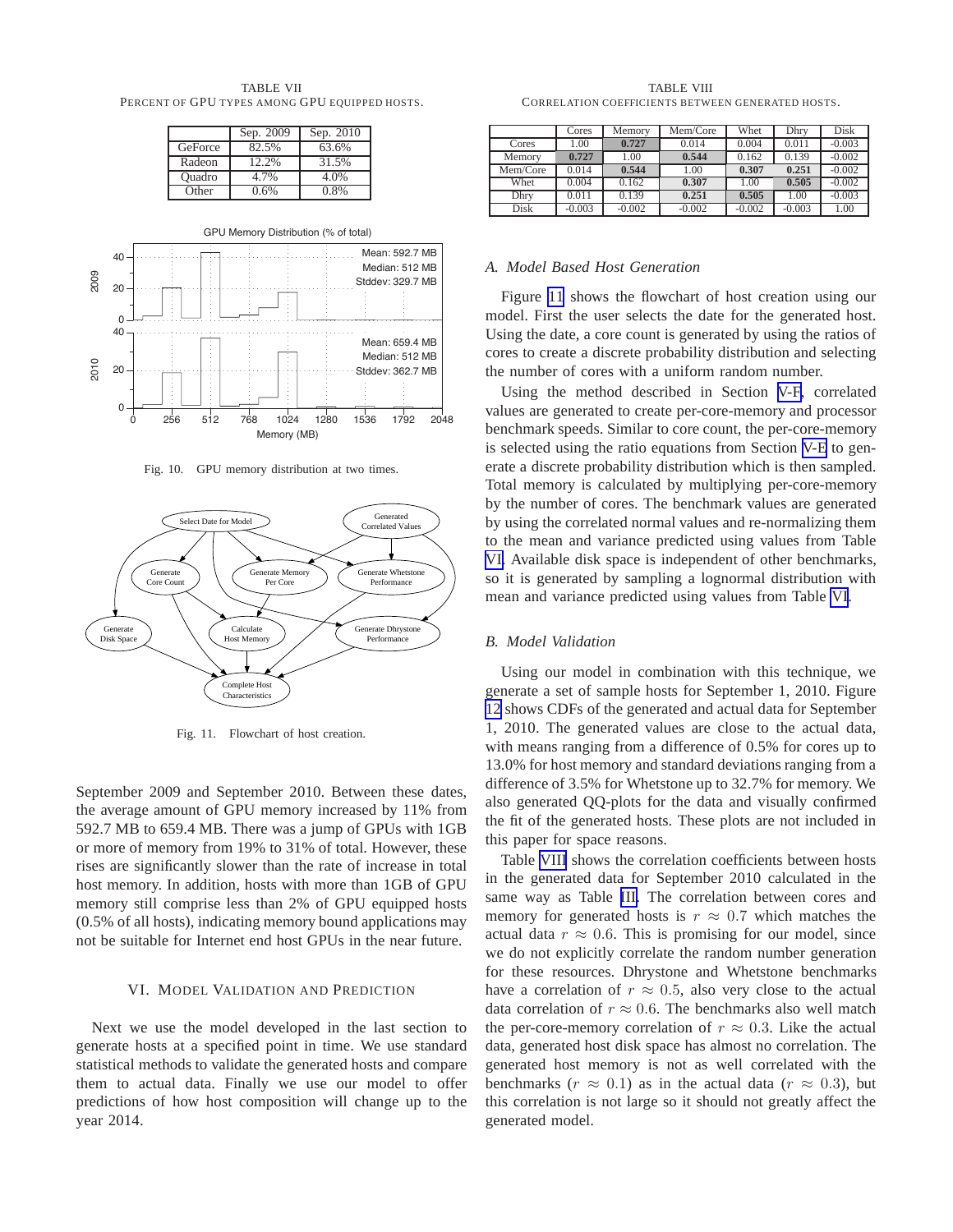<span id="page-9-0"></span>

Fig. 12. Comparison of generated and actual data.



Fig. 13. Predicted fractions of host multicore CPUs.

# *C. Model Based Prediction*

Given the equations of resource ratios from Section [V](#page-2-0) we can make predictions about how the host resource composition will change in the future. Figure 13 shows the predicted distribution of multicore processors over the next three years. Based on the other equations, we estimate values of  $a = 12$ ,  $b = -0.2$  to calculate the ratio of 8:16 cores.

There are several notable aspects of this prediction. First, the number of single core hosts decreases to a negligible fraction within three years, as one would expect due to part failure and decreasing usefulness of the older single core machines. Second, there are still a large number of 2 core hosts which comprise roughly 40% of the total by 2014. The average number of cores per host in 2014 is predicted to be 4.6 which is significantly higher than the number of 3.7 obtained by extrapolating the values of Figure [2.](#page-3-0)

Figure 14 shows the predicted distributions of total host memory over the next three years. This prediction indicates an average of 6.8 GB per host by 2014 - very close to the value of 6.6 GB found by extrapolating values in Figure [2.](#page-3-0) Using the values from Table [VI](#page-7-0) we predict the (mean, standard deviation) of Dhrystone as (8100, 4419), Whetstone as (2975, 868) and disk space as (272.0, 434.5) in 2014.

(\*\*TODO) Best and worst hosts. Given the developed



Fig. 14. Predicted fractions of hosts with specified total memory.

model we can also make predictions about the best and worst hosts that will be available at a given time.

#### VII. SIMULATION BASED MODEL VALIDATION

Finally, we perform simulations to demonstrate the value of our model compared to other host resource representations. Currently, most Internet-based computing applications have focused on exclusively utilizing the CPU and most scheduling algorithms aim to optimize the application makespan. However, recent work has investigated using other resources, such as disk space, to perform a wider range of services. Certain applications may benefit disproportionally from hosts with increased memory, greater processor speed or more disk space.

Because of this, in these simulations we attempt to maximize total application utility of host resources rather than minimizing execution time. Host utility can be thought of as how much benefit an application gets from running on a certain host. We feel this is a better fit for analyzing our model since it includes all resource types and represents a generalized application that may desire a mix of resources or prefer certain resources over others. To represent the utility of resources for a given application we use a variation on the well known Cobb-Douglas [\[28](#page-12-0)] utility function from economics.

Rather than the normal inputs of labor and capital, we use the resources for a host H: core count  $(C_H)$ , memory  $(M_H)$ ,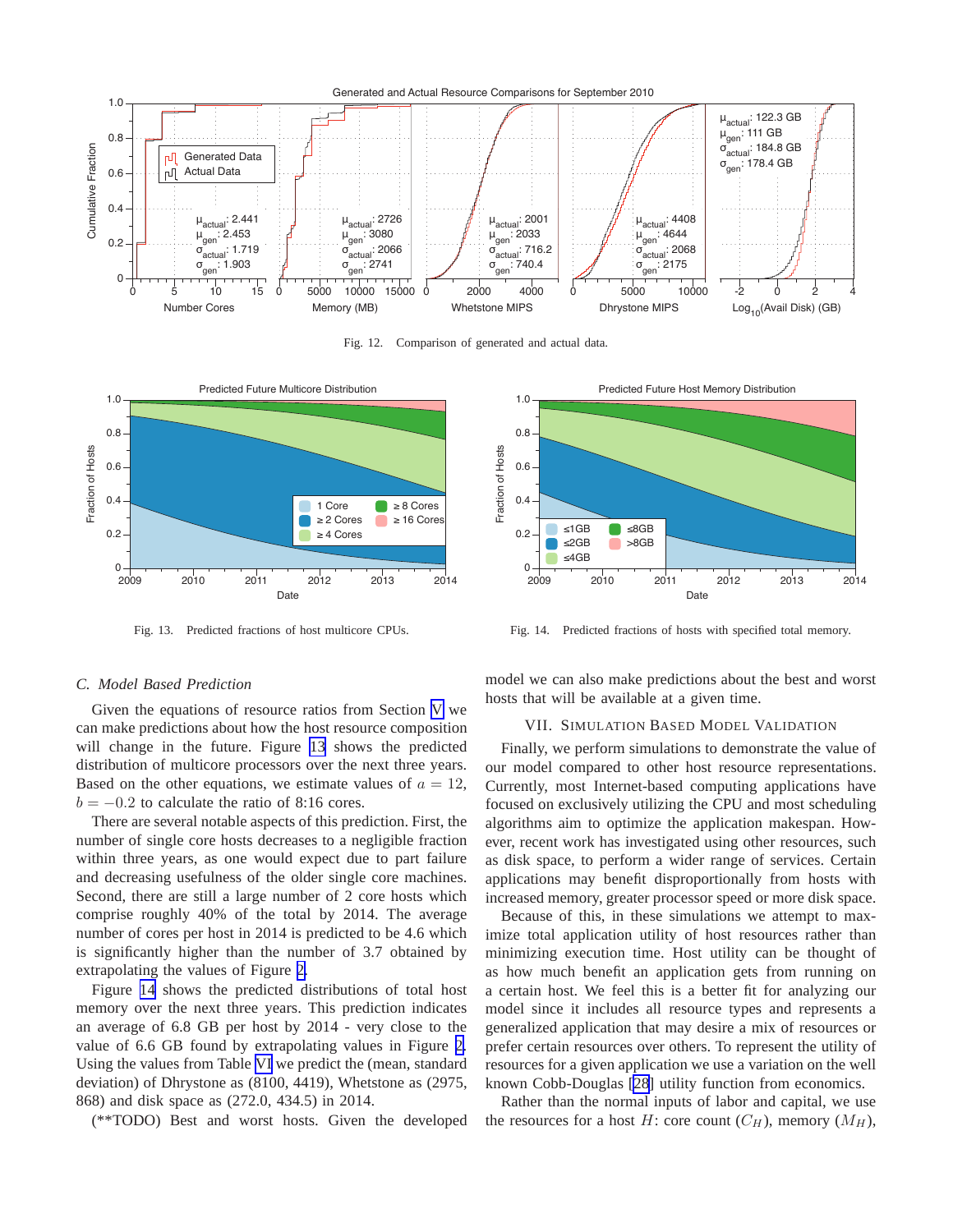<span id="page-10-0"></span>TABLE IX SIMULATION PARAMETERS FOR SAMPLE APPLICATIONS.

|                                           | Cores      | Memory | Dhrystone | Whetstone | Disk |
|-------------------------------------------|------------|--------|-----------|-----------|------|
| Application                               | $(\alpha)$ |        | $\sim$    | 6)        | (E)  |
| SETI@home                                 | 0.05       |        | 0.2       | 0.4       | 0.05 |
| $\overline{\text{Following }}\omega$ home | 0.4        | 0.05   | 0.2       | 0.3       | 0.05 |
| Climate Prediction                        | 0.2        | 0.2    |           | 0.35      | 0.15 |
| P?P                                       | 0.05       |        |           | 0.05      |      |

integer/floating point speed ( $I_H$  and  $F_H$ ) and disk space ( $D_H$ ). Then the utility  $Y$  of running an application  $A$  on host  $H$  can be written as:

$$
Y_A(H) = C_H^{\alpha} M_H^{\beta} I_H^{\gamma} F_H^{\delta} D_H^{\epsilon} \tag{1}
$$

where  $\alpha$ ,  $\beta$ ,  $\gamma$ ,  $\delta$ ,  $\epsilon$  represent the utility returns to scale on each resource to the application.

Table IX shows the parameters we use for some sample applications in our simulation. We chose these applications as a representative set of possible applications requiring Internet end hosts. SETI@home represents an application doing radio signal analysis, which benefits from fast processing but does not require significant memory or disk space and does not utilize multiple cores. Folding@home represents a parallel molecular dynamics simulation, which can use multiple cores and requires a medium amount of memory, but little disk. Climate prediction requires a mix of all resources, with some emphasis on floating point speed. P2P uses Internet end machines to perform distributed file sharing and benefits greatly from large disks, but has little use for processors or memory.

The simulation calculates the utility of each application running on each resource, then assigns resources to applications in a greedy round-robin fashion. In the simulations we compare our correlated host synthesis model with two others. The first is a simple model which uses extrapolation of the values in Figure [2](#page-3-0) and samples resource values from uncorrelated normal distributions (log-normal for disk space). The second is based on the Grid resource model by Kee et. al. [\[15](#page-11-0)]. This model uses a log-normal distribution for processors, a time and processor dependent model of memory and an exponential growth model for disk space. We assign processor speed using the same method as the normal distribution model, and we use the same estimated mean/variance as our correlated model for the Grid resource model parameters where appropriate. To make the comparison fair, we also update this model with more recent values from our analysis and generate a mix of older/newer hosts based on average host lifetime.

The simulation calculates the total utility for each application with the resources created by each model. Figure [15](#page-11-0) shows the results for the simulation, comparing the normal distribution model, Grid resource model and correlated resource model described in this paper. The simulations were run with data from January to September 2010. The figure shows the percent difference between the total utility calculated using the specified model and the utility using the actual host data. Multiple simulation runs showed little variance in results due to the large numbers of hosts involved.

The figure shows that the correlated model generally has a smaller difference with the actual data than the other models. For the SETI@home application, the correlated model ranges between 3-10% difference from the actual data, the Grid model between 3-9% and the normal distribution model between 9- 17% difference. The Folding@home application has a greater gap between the models, with the correlated model between 0- 7% difference, the Grid model between 5-15% and the normal model around 20-31% difference. This is likely since the correlated model accurately captures the correlations between benchmark, memory and core count, which are all key components to the application.

The Climate Prediction application has similar results, with 0-7% difference for the correlated model, 3-14% difference for the Grid model and 14-28% difference for the normal distribution model. Again, the Climate Prediction application uses a mix of resources and will therefore be sensitive to the correlations between them. The P2P application shows a major difference between the models, with a 0-5% difference for the correlated model, 46-57% difference for the Grid model and 0-11% difference for the normal distribution model. This is because the Grid model uses an exponential growth rule for disk space, which overestimates the available space.

Based on these results, we have shown that our model more closely reflects actual host resources, resource correlations and time dependent behavior. Our model is significantly more accurate than simpler distribution models or other Grid models using uncorrelated distributions to model host resources.

# VIII. CONCLUSION

Models of resources of Internet end hosts are critical for the design and implementation of desktop software and Internet-distributed applications. We derive a model using hardware traces of 2.7 million hosts on the Internet from the SETI@home project.

The following are our main contributions:

- 1) We determine a statistical model of the hardware resources of Internet hosts, namely, the number of cores, host memory, floating/integer speeds, and disk space (see Table [X\)](#page-11-0). This model captures:
	- a) the correlations among resources (in particular, between total memory and number of cores, or integer and floating point speeds)
	- b) the evolution in time of resources (in particular, trends in the fraction of hosts with a certain number of cores or memory)

Table [X](#page-11-0) shows a condensed version of the model developed and evaluated in this paper. This includes the resources described by the model, how they are derived and the  $a$  and  $b$  values used in the equation aeb(year−2006) describing either relative ratios or changes in the mean and variance of distributions.

2) We evaluate the accuracy in the context of a resource allocation problem for Internet-distributed applications. Compared with naive models and Grid resource models, our model is up to 57% more accurate.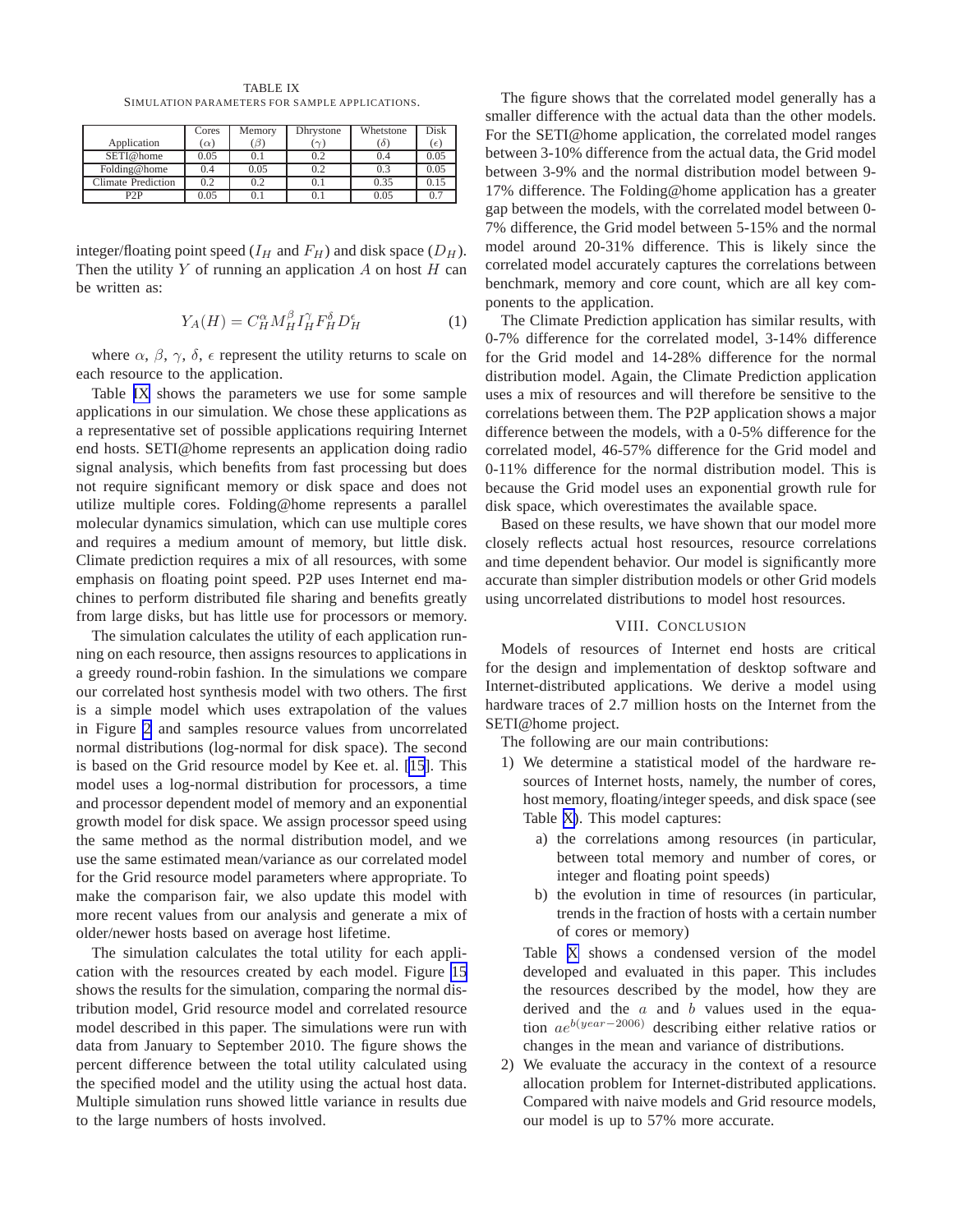<span id="page-11-0"></span>

Fig. 15. Utility simulation results.

3) Our resource trace data, and tools for automated model generation are available publicly at:

<http://abenaki.imag.fr/resmodel/>

There are several possible ways our model could be expanded. First, the model of resources could be tied to models of network topology and traffic, or models of host availability, which would be useful for Internet-distributed applications. Second, the ideal distributions or resource correlations may change over time, particularly for multiple cores, which could affect the model. Finally, the use of GPUs for high performance computing is becoming common, so with more data a GPU model could be developed as well.

#### ACKNOWLEDGEMENTS

This work has been supported in part by the ANR project Clouds@home (ANR-09-JCJC-0056-01).

#### **REFERENCES**

- [1] I. Al-Azzoni and D. G. Down, "Dynamic scheduling for heterogeneous desktop grids," *Journal of Parallel and Distributed Computing*, vol. 70, no. 12, pp. 1231–1240, 2010.
- [2] C. Anglano and M. Canonico, "Scheduling algorithms for multiple bagof-task applications on desktop grids: A knowledge-free approach," in *IPDPS*, 2008, pp. 1–8.
- [3] D. Zhou and V. M. Lo, "Wavegrid: a scalable fast-turnaround heterogeneous peer-based desktop grid system," in *IPDPS*, 2006.

TABLE X SUMMARY OF MODEL PARAMETERS.

| Resource   | Value       | Method                | $\boldsymbol{a}$ | Ь         |
|------------|-------------|-----------------------|------------------|-----------|
| Cores      | $1:2$ Core  | <b>Relative Ratio</b> | 3.369            | $-0.5004$ |
|            | $2:4$ Core  | Relative Ratio        | 17.49            | $-0.3217$ |
|            | 4:8 Core    | <b>Relative Ratio</b> | 12.8             | $-0.2377$ |
| Mem/Core   | 256MB:512MB | <b>Relative Ratio</b> | 0.5829           | $-0.2517$ |
|            | 512MB:768MB | Relative Ratio        | 4.89             | $-0.1292$ |
|            | 768MB:1GB   | <b>Relative Ratio</b> | 0.3821           | $-0.1709$ |
|            | 1GB:1.5GB   | <b>Relative Ratio</b> | 3.98             | $-0.1367$ |
|            | 1.5GB:2GB   | Relative Ratio        | 1.51             | $-0.0925$ |
|            | 2GB:4GB     | Relative Ratio        | 4.951            | $-0.1008$ |
| Dhrystone  | Mean (MIPS) | Normal Dist.          | 2064             | 0.1709    |
|            | Variance    | Normal Dist.          | 1.379e6          | 0.3313    |
| Whetstone  | Mean (MIPS) | Normal Dist.          | 1179             | 0.1157    |
|            | Variance    | Normal Dist.          | 3.237e5          | 0.1057    |
| Disk Space | Mean $(GB)$ | Lognorm Dist.         | 31.59            | 0.2691    |
|            | Variance    | Lognorm Dist.         | 2890             | 0.5224    |

- [4] S. Floyd and E. Kohler, "Internet research needs better models," *Computer Communication Review*, vol. 33, no. 1, pp. 29–34, 2003.
- [5] "The Co[operative Association for Internet Data Analysis,"](http://www.caida.org) http://www. caida.org.
- [6] M. Faloutsos, P. Faloutsos, and C. Faloutsos, "On power-law relationships of the internet topology," in *SIGCOMM*, 1999, pp. 251–262.
- [7] C. R. S. Jr. and G. F. Riley, "Neti@home: A distributed approach to collecting end-to-end network performance measurements," in *PAM*, 2004, pp. 168–174.
- [8] Y. Shavitt and E. Shir, "Dimes: let the internet measure itself," *Computer Communication Review*, vol. 35, no. 5, pp. 71–74, 2005.
- [9] M. Dischinger, A. Haeberlen, P. K. Gummadi, and S. Saroiu, "Characterizing residential broadband networks," in *Internet Measurement Comference*, 2007, pp. 43–56.
- [10] S. Saroiu, P. Gummadi, and S. Gribble, "A measurement study of peerto-peer file sharing systems," in *Proceedinsg of MMCN*, January 2002.
- [11] J. Chu, K. Labonte, and B. Levine, "Availability and locality measurements of peer-to-peer file systems," in *Proceedings of ITCom: Scalability and Traffic Control in IP Networks*, July 2003.
- [12] "Xbench," [http://www.xbench.com/.](http://www.xbench.com/)
- [13] "PassMark,"<http://www.passmark.com/>.<br>[14] "LMBench Tools For Performance /
- "LMBench - [Tools For Performance Analysis,"](http://www.bitmover.com/lmbench) http://www.bitmover. com/lmbench.
- [15] Y.-S. Kee, H. Casanova, and A. Chien, "Realistic modeling and synthesis of resources for computational grids," *SC '04: Proceedings of the 2004 ACM/IEEE conference on Supercomputing*, Nov 2004. [Online]. Available:<http://portal.acm.org/citation.cfm?id=1048933.1049999>
- [16] A. Sulistio, U. Cibej, S. Venugopal, B. Robic, and R. Buyya, "A toolkit for modelling and simulating data grids: an extension to gridsim," *Concurrency and Computation: Practice & Experience*, vol. 20, no. 13, Sep 2008.
- [17] D. Lu and P. A. Dinda, "Synthesizing realistic computational grids," in *SC*, 2003, p. 16.
- [18] D. Anderson and G. Fedak, "The computational and storage potential of volunteer computing," *Cluster Computing and the Grid, 2006. CCGRID 06. Sixth IEEE International Symposium on*, vol. 1, pp. 73– 80, 2006.
- [19] R. Bhagwan, S. Savage, and G. Voelker, "Understanding Availability," in *Proceedings of IPTPS'03*, 2003.
- [20] D. Anderson, J. Cobb, E. Korpela, M. Lebofsky, and D. Werthimer, "Seti@home: an experiment in public-resource computing," *Communications of the ACM*, vol. 45, no. 11, Nov 2002. [Online]. Available:<http://portal.acm.org/citation.cfm?id=581571.581573>
- [21] S. Larson, C. Snow, M. Shirts, V. Pande, and V. Pande, "Folding@ home and genome@ home," *Using Distributed Computing to Tackle Previously Intractable Problems in Computational Biology*, 2004.
- [22] "BOINC Papers,"<http://boinc.berkeley.edu/trac/wiki/BoincPapers>.
- [23] D. Anderson, "Boinc: a system for public-resource computing and storage," *Grid Computing, 2004. Proceedings. Fifth IEEE/ACM International Workshop on*, pp. 4– 10, 2004.
- [24] R. Weicker, "Dhrystone: a synthetic systems programming benchmark," *Communications of the ACM*, vol. 27, no. 10, Oct 1984. [Online]. Available:<http://portal.acm.org/citation.cfm?id=358274.358283>
- [25] H. J. Curnow, B. A. Wichmann, and T. Si, "A synthetic benchmark," *The Computer Journal*, vol. 19, pp. 43–49, 1976.